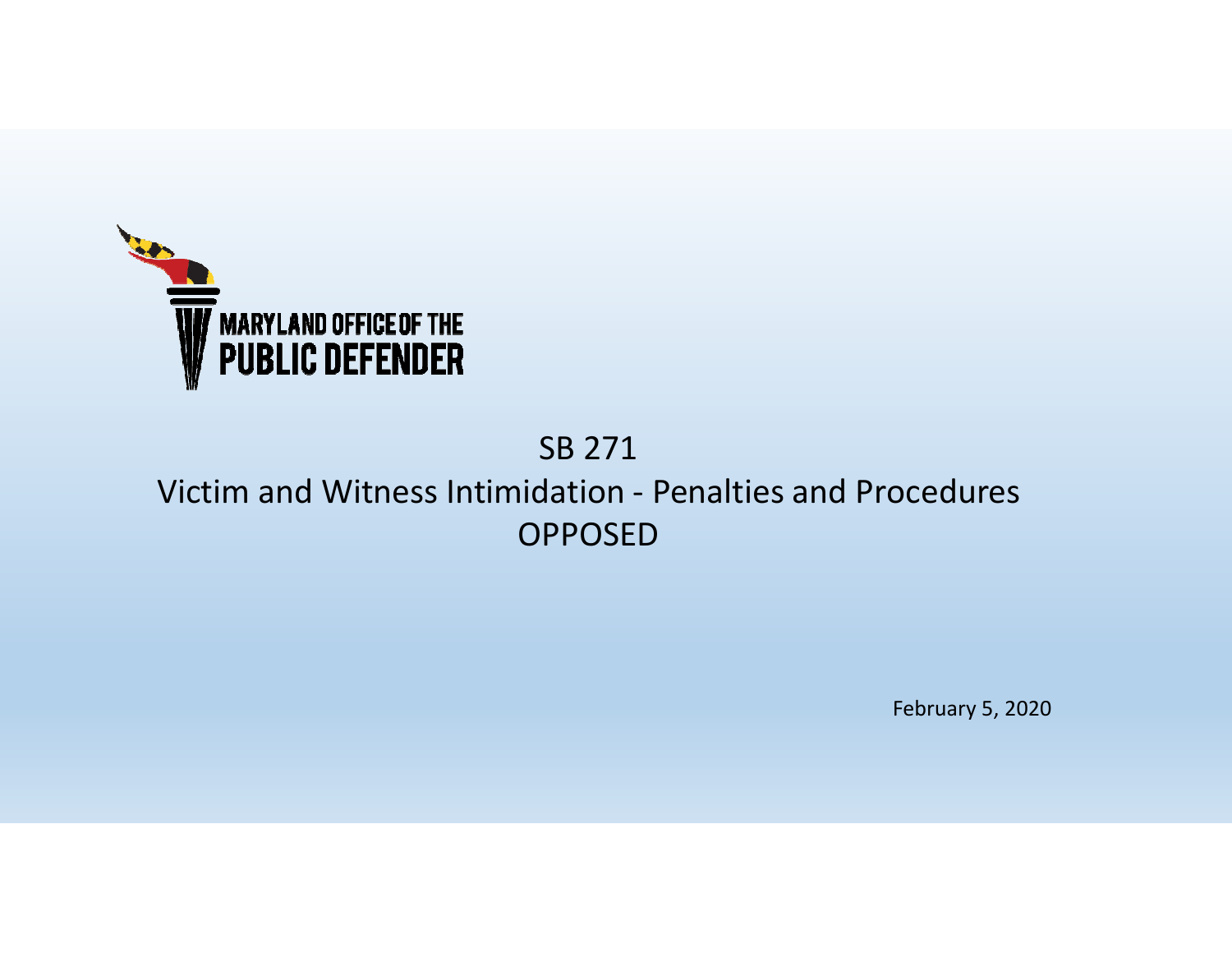# **Current Law of Witness Intimidation/Obstructing Justice**Criminal Law § 9-302, 9-303, 9-305

| A person may not harm                             | A person may not harm                       | A person may not by threat, |
|---------------------------------------------------|---------------------------------------------|-----------------------------|
| another, threaten, damage or                      | another, threaten, damage or                | force or corrupt means      |
| destroy to induce or influence                    | destroy to retaliate against:               | influence, intimidate or    |
| a victim or witness to:                           | a victim or witness who                     | impede a:                   |
| testify falsely<br>27                             | testified or reported a                     | juror                       |
| withhold testimony<br><b>O</b>                    | crime                                       | witness                     |
| avoid/absent oneself from<br>$\bullet$            | or a juror or officer of the<br>$\bullet$ , | officer of the court.       |
| testifying, or                                    | court relating to their                     |                             |
| not report crime-related<br>$\boldsymbol{\sigma}$ | duties.                                     |                             |
| information.                                      |                                             |                             |
|                                                   |                                             |                             |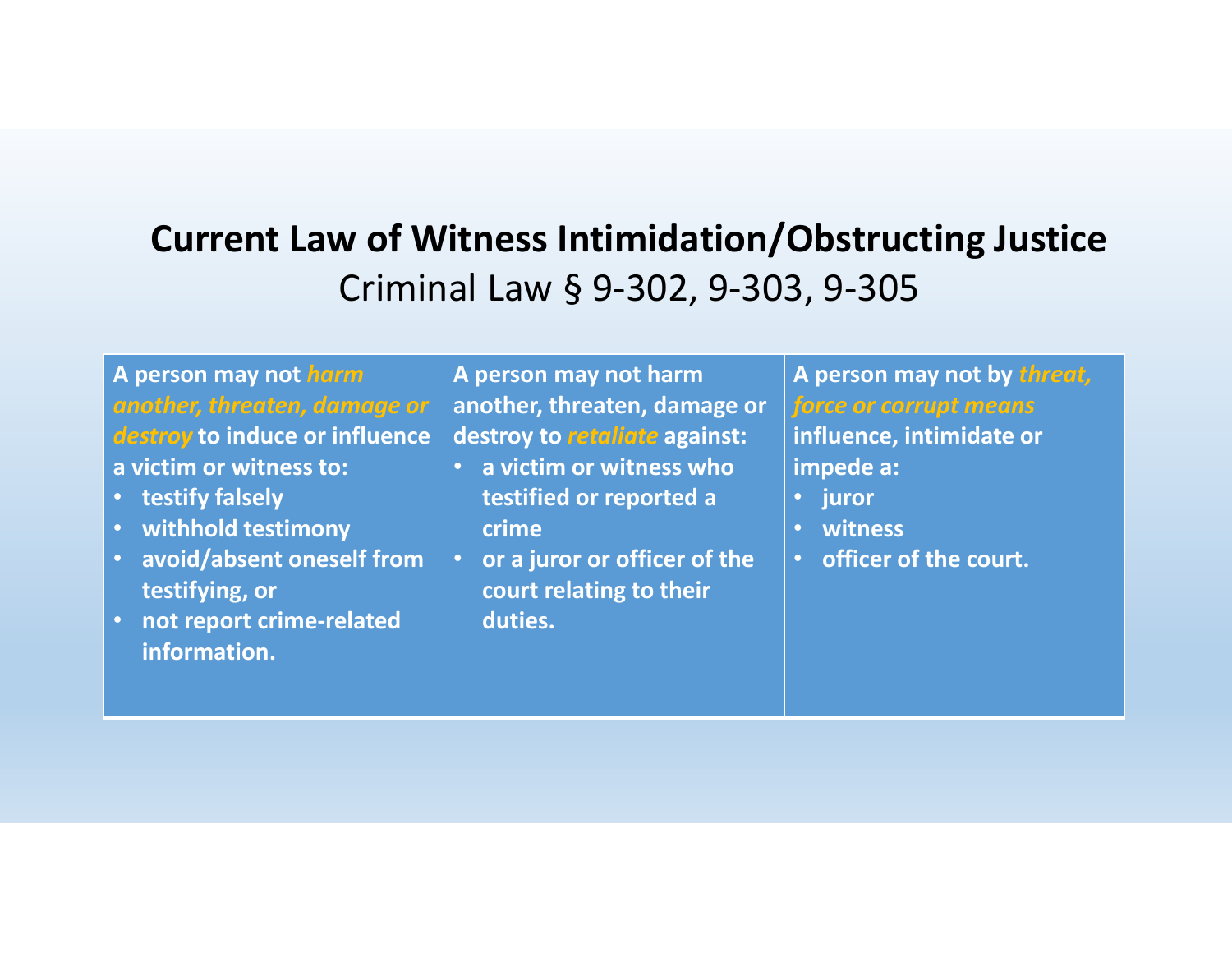# **Current Law of Witness Intimidation/Obstructing Justice**Criminal Law § 9-302, 9-303, 9-305

| A person may not harm another,<br>threaten, damage or destroy to<br>induce or influence a victim or<br>witness to:<br>• testify falsely<br>withhold testimony<br>$\bullet$<br>avoid/absent oneself from<br>$\bullet$<br>testifying, or<br>not report crime-related<br>$\bullet$ .<br>information. | A person may not harm another,<br>threaten, damage or destroy to<br>retaliate against:<br>a victim or witness who testified<br>$\bullet$<br>or reported a crime<br>or a juror or officer of the court<br>$\bullet$<br>relating to their duties. | A person may not by threat, force or<br>corrupt means influence, intimidate<br>or impede a:<br>juror<br>$\bullet$<br>witness<br>$\bullet$<br>officer of the court.<br>$\bullet$ |
|---------------------------------------------------------------------------------------------------------------------------------------------------------------------------------------------------------------------------------------------------------------------------------------------------|-------------------------------------------------------------------------------------------------------------------------------------------------------------------------------------------------------------------------------------------------|---------------------------------------------------------------------------------------------------------------------------------------------------------------------------------|
| • If in regards to a felony drug<br>crime or CoV, up to 20 years;<br>All other cases, up to 10 years.                                                                                                                                                                                             | If in regards to a felony drug<br>$\bullet$ .<br>crime or CoV, up to 20 years;<br>All other cases, up to 10 years.                                                                                                                              | • If in regards to a felony drug<br>crime or CoV, up to 20 years;<br>All other cases, up to 10 years.                                                                           |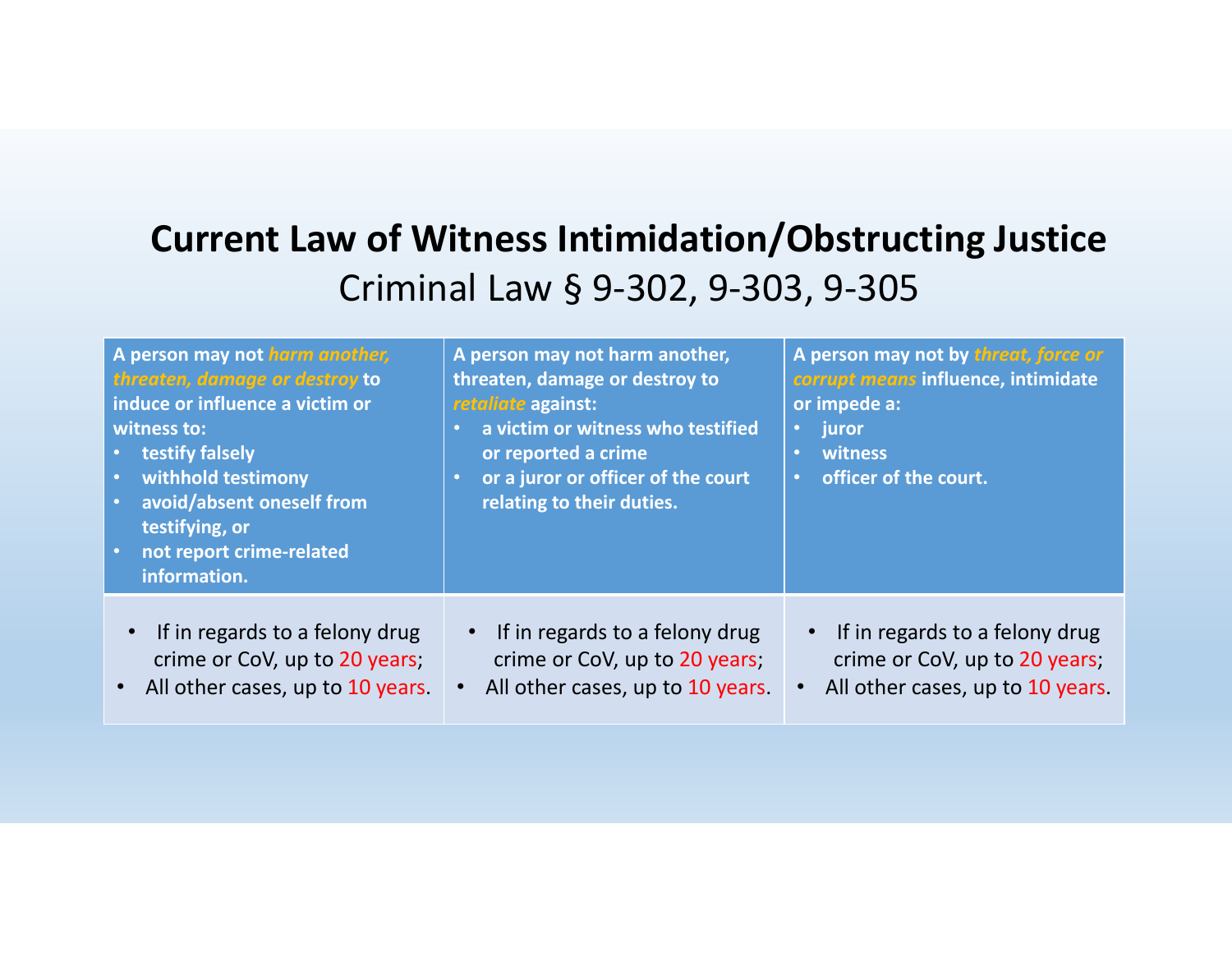| A person may not harm another, threaten, damage or<br>destroy to induce or influence a victim or witness to:<br>testify falsely<br>withhold testimony<br>$\bullet$<br>avoid/absent oneself from testifying, or<br>$\bullet$<br>not report crime-related information. | A person may not harm another, threaten, damage or<br>destroy to <i>retaliate</i> against:<br>a victim or witness who testified or reported a crime<br>or a juror or officer of the court relating to their duties.<br>٠ | A person may not by threat, force or corrupt means<br>influence, intimidate or impede a:<br><b>juror</b><br>٠<br>witness<br>$\bullet$<br>officer of the court.<br><b>o</b> |
|----------------------------------------------------------------------------------------------------------------------------------------------------------------------------------------------------------------------------------------------------------------------|--------------------------------------------------------------------------------------------------------------------------------------------------------------------------------------------------------------------------|----------------------------------------------------------------------------------------------------------------------------------------------------------------------------|
| If in regards to a felony drug crime or CoV, up to 20<br>years;<br>All other cases, up to 10 years.<br>$\bullet$                                                                                                                                                     | If in regards to a felony drug crime or CoV, up to 20<br>years.<br>All other cases, up to 10 years.                                                                                                                      | If in regards to a felony drug crime or CoV, up to 20<br>years;<br>All other cases, up to 10 years.                                                                        |
| causing serious physical injury<br>15 years                                                                                                                                                                                                                          | causing serious physical injury<br>15 years                                                                                                                                                                              | causing serious physical injury<br>15 years                                                                                                                                |
| causing death                                                                                                                                                                                                                                                        | causing death                                                                                                                                                                                                            | causing death                                                                                                                                                              |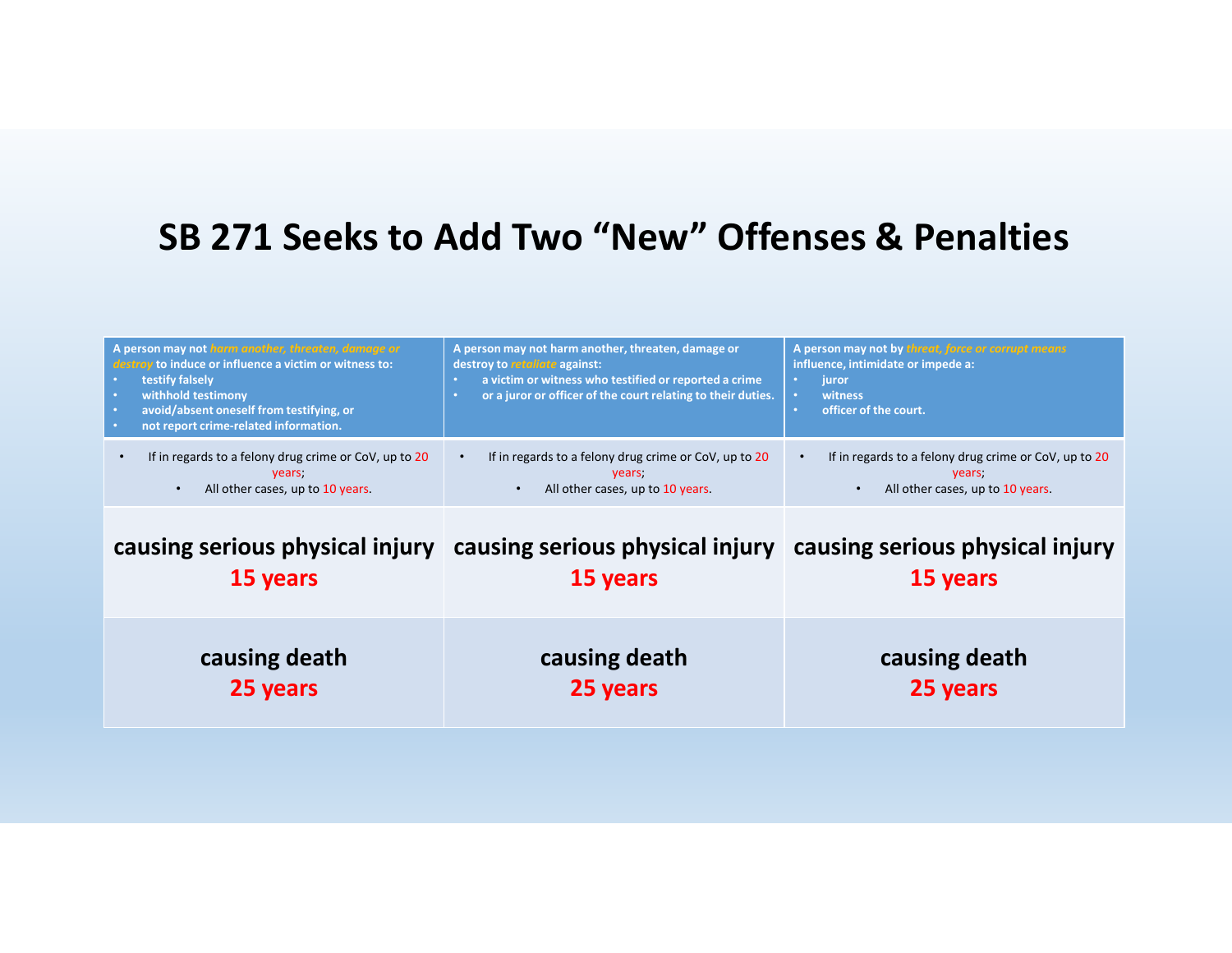|                                                                                                                                                                                           | A person may not harm another, threaten, damage or<br>to induce or influence a victim or witness to:<br>testify falsely<br>withhold testimony<br>avoid/absent oneself from testifying, or<br>not report crime-related information. | A person may not harm another, threaten, damage or<br>destroy to retaliate against:<br>a victim or witness who testified or reported a crime<br>or a juror or officer of the court relating to their duties.<br><b>o</b> | A person may not by threat, force or corrupt means<br>influence, intimidate or impede a:<br>$\bullet$<br>iuror<br>witness<br>$\bullet$<br>officer of the court.<br><b>o</b> |
|-------------------------------------------------------------------------------------------------------------------------------------------------------------------------------------------|------------------------------------------------------------------------------------------------------------------------------------------------------------------------------------------------------------------------------------|--------------------------------------------------------------------------------------------------------------------------------------------------------------------------------------------------------------------------|-----------------------------------------------------------------------------------------------------------------------------------------------------------------------------|
|                                                                                                                                                                                           | If in regards to a felony drug crime or CoV, up to 20<br>years;<br>All other cases, up to 10 years.<br>$\bullet$                                                                                                                   | If in regards to a felony drug crime or CoV, up to 20<br>years.<br>All other cases, up to 10 years.                                                                                                                      | If in regards to a felony drug crime or CoV, up to 20<br>years.<br>All other cases, up to 10 years.                                                                         |
| These two offenses are already covered by existing law, which<br>prohibits "harm" – each amounts to criminalizing the same<br>behavior with a different name and adding an extra penalty. |                                                                                                                                                                                                                                    | causing serious physical injury<br>15 years                                                                                                                                                                              |                                                                                                                                                                             |
|                                                                                                                                                                                           | causing death<br>25 years                                                                                                                                                                                                          | causing death<br>25 years                                                                                                                                                                                                | causing death<br>25 years                                                                                                                                                   |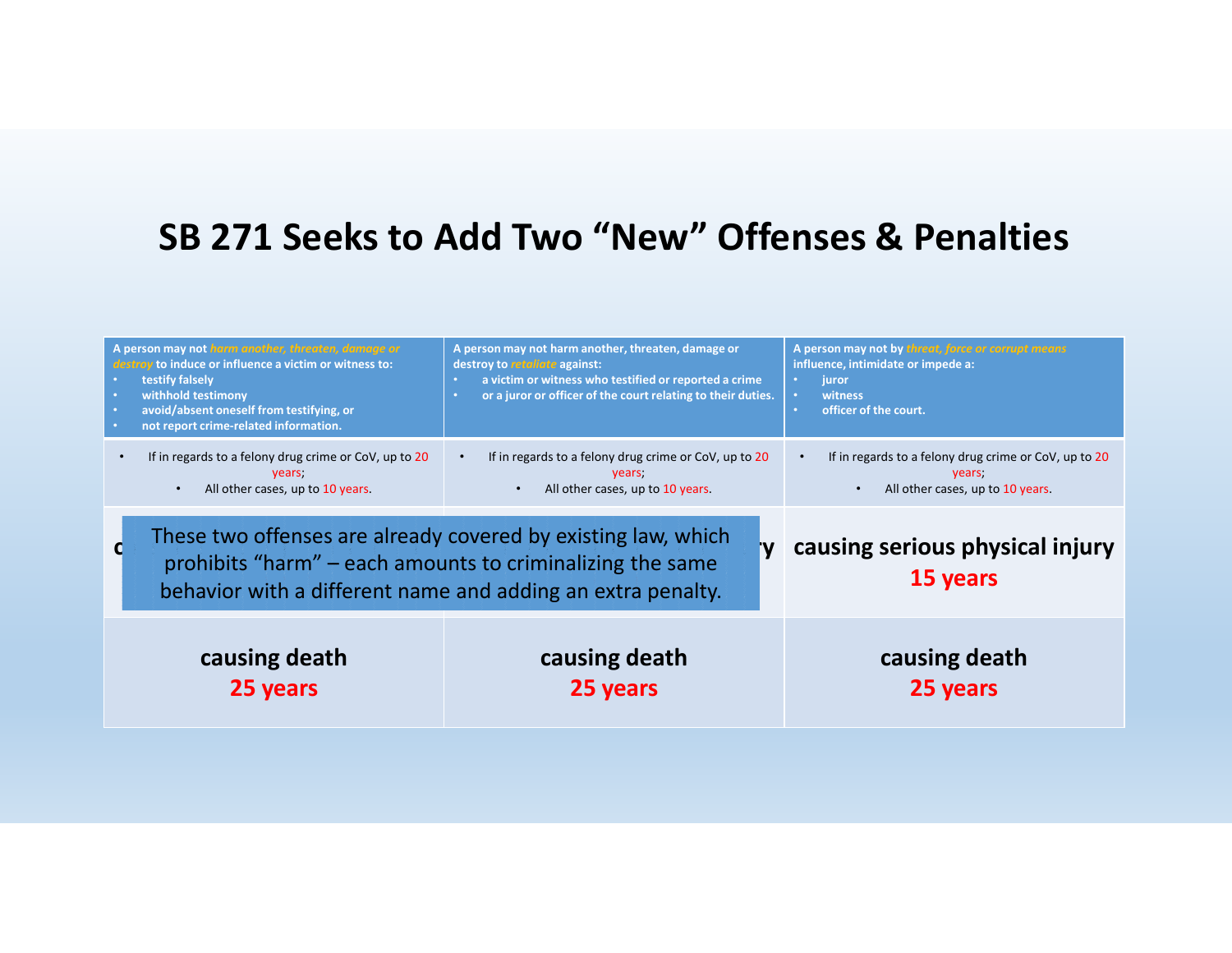| A person may not harm another, threaten, damage or<br>destroy to induce or influence a victim or witness to:<br>testify falsely<br>withhold testimony<br>avoid/absent oneself from testifying, or<br>not report crime-related information. | A person may not harm another, threaten, damage or<br>destroy to <i>retaliate</i> against:<br>a victim or witness who testified or reported a crime<br>or a juror or officer of the court relating to their duties. | A person may not by threat, force or corrupt means<br>influence, intimidate or impede a:<br>juror<br>witness<br>officer of the court. |
|--------------------------------------------------------------------------------------------------------------------------------------------------------------------------------------------------------------------------------------------|---------------------------------------------------------------------------------------------------------------------------------------------------------------------------------------------------------------------|---------------------------------------------------------------------------------------------------------------------------------------|
| If in regards to a felony drug crime or CoV, up to 20                                                                                                                                                                                      | If in regards to a felony drug crime or CoV, up to 20                                                                                                                                                               | If in regards to a felony drug crime or CoV, up to 20                                                                                 |
| years;                                                                                                                                                                                                                                     | vears;                                                                                                                                                                                                              | years;                                                                                                                                |
| All other cases, up to 10 years.                                                                                                                                                                                                           | All other cases, up to 10 years.                                                                                                                                                                                    | All other cases, up to 10 years.                                                                                                      |

Also, with respect to all three of these new crimes – "serious physical injury" is already itself the crime of 15 years 15 years to an amod of ancient criminal solved privated injury to amount to criminal eggree assault – punishable as a felony up to 25 years, so these provisions are completely behavior with a different name and adding an extra penalty. $1^{\text{st}}$  degree assault – punishable as a felony up to 25 years, so these provisions are completely redundant.

| causing death | causing death | causing death |
|---------------|---------------|---------------|
| 25 years      | 25 years      | 25 years      |
|               |               |               |